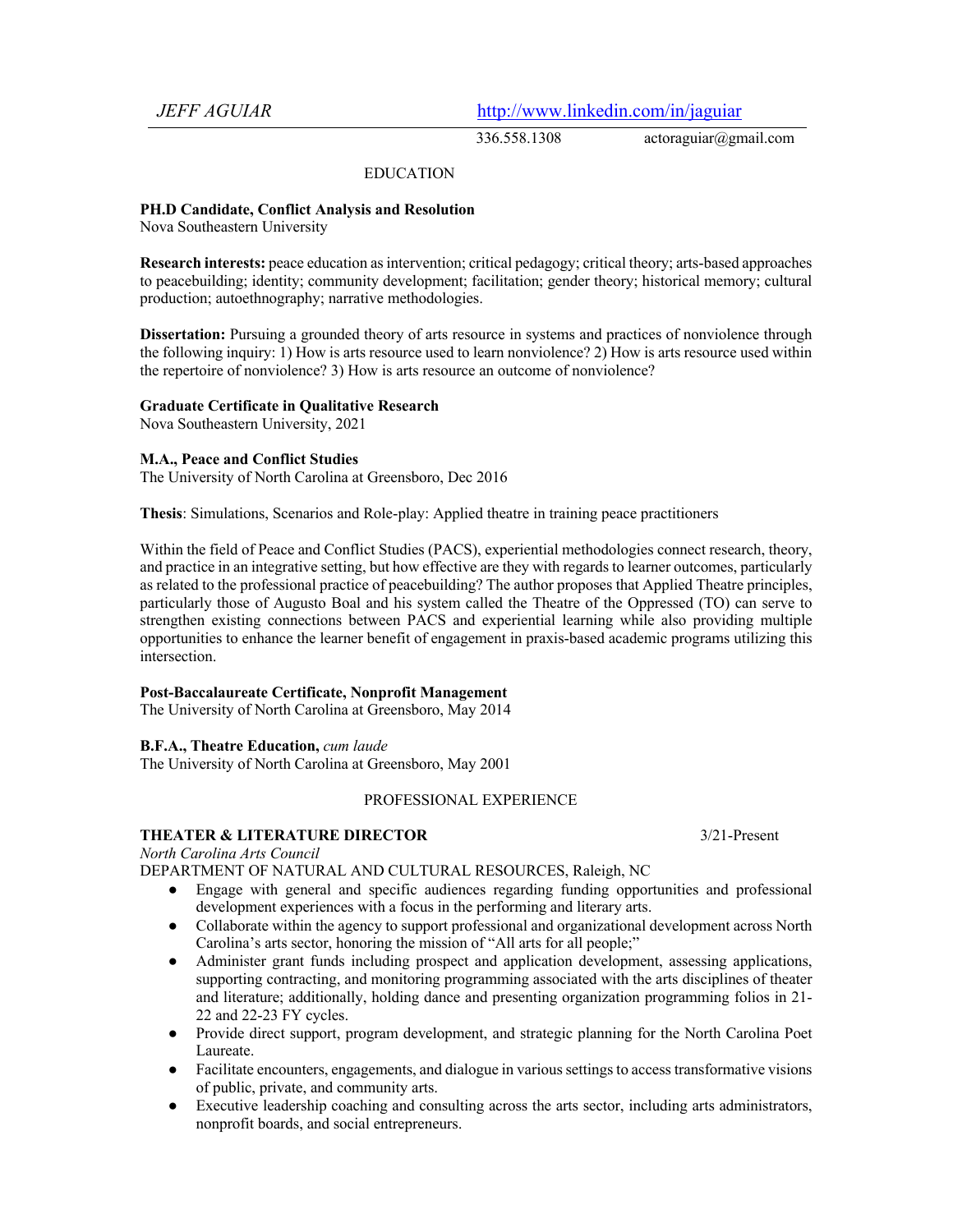Support diversity, equity, inclusion, and accessibility initiatives within the agency and across the arts sector.

# **PRODUCTION EDITOR** 5/20-Present

*Peace and Conflict Studies Journal*

NOVA SOUTHEASTERN UNIVERSITY, Fort Lauderdale, FL

- Maintain submission management system in collaboration with Editor in Chief.
- Provide initial reviews and follow-up troubleshooting concerning initial submissions.
- Identify and solicit peer reviewers.
- Manage production process for bi-annual digital publications and special issues.
- Assist with Peace and Conflict Studies Journal Conference planning and logistics.
- Other duties as assigned.

# **READER** 3/18-1/20

MEASUREMENT INCORPORATED, Greensboro, NC

- Holistic assessment of various standardized testing prompts, including writing and speaking for a variety of grades.
- Maintain productivity and accuracy goals, dependent upon project.
- Cross-trained across various projects to provide support and facilitate trouble-shooting.

# **STRATEGIC COMMUNICATIONS DIRECTOR** 12/14 – 7/17

College of Visual and Performing Arts/University Performing Arts Series THE UNIVERSITY OF NORTH CAROLINA AT GREENSBORO, Greensboro, NC

- Created 60% audience growth in University Performing Arts Series (UPAS) 2016-2017 season.
- Facilities lead on re-locating national act following UNCG Auditorium fire.
- Fostered brand on social media platforms (Facebook; Twitter; Instagram) with 200-300% growth in followers, increased organic reach.
- Expanded and segmented audience/subscribers, developing strategic communications plans.
- Assisted with launch of UNCG's inaugural Arts Summit, including internal and external communications, developing timetables, programming, and logistics.
- Operationalized communications and marketing plans for up to 450 events in an academic season.
- Developed workloads and workflows for two graduate assistants and an undergraduate intern.
- Managed public relations for the College and special projects
- Strategic development for outreach and partnership-based projects
- Collaborative manager and team lead in cooperative initiatives
- Practical experience in Adobe Creative Cloud/Creative Suite; Microsoft Office; Constant Contact; Hootsuite; Banner Student; WYSIWYG web development; HTML; and social media platforms.

# **ADMINISTRATIVE ASSOCIATE/STRATEGIC COMMUNICATIONS LIAISON** 11/11 – 12/14 Department of Dance

THE UNIVERSITY OF NORTH CAROLINA AT GREENSBORO**,** Greensboro, NC

- Developed, coordinated, and implemented communications and marketing plans.
- Provided administrative leadership and support in recruitment, enrollment and retention functions.
- Managed logistics for departmental functions, including American College Dance Association regional conference (2013) generating approximately \$10,000 in surplus for discretionary funds.
- Oversaw day-to-day administrative functions in collaboration with department chair and business officer (11 full-time faculty; 6-12 graduate/teaching assistants; 1-4 interns; 36 graduate students; 125 undergraduate majors; 80 minors).
- Provided on-site administrative and technical troubleshooting.
- Managed front-line reception and referral services.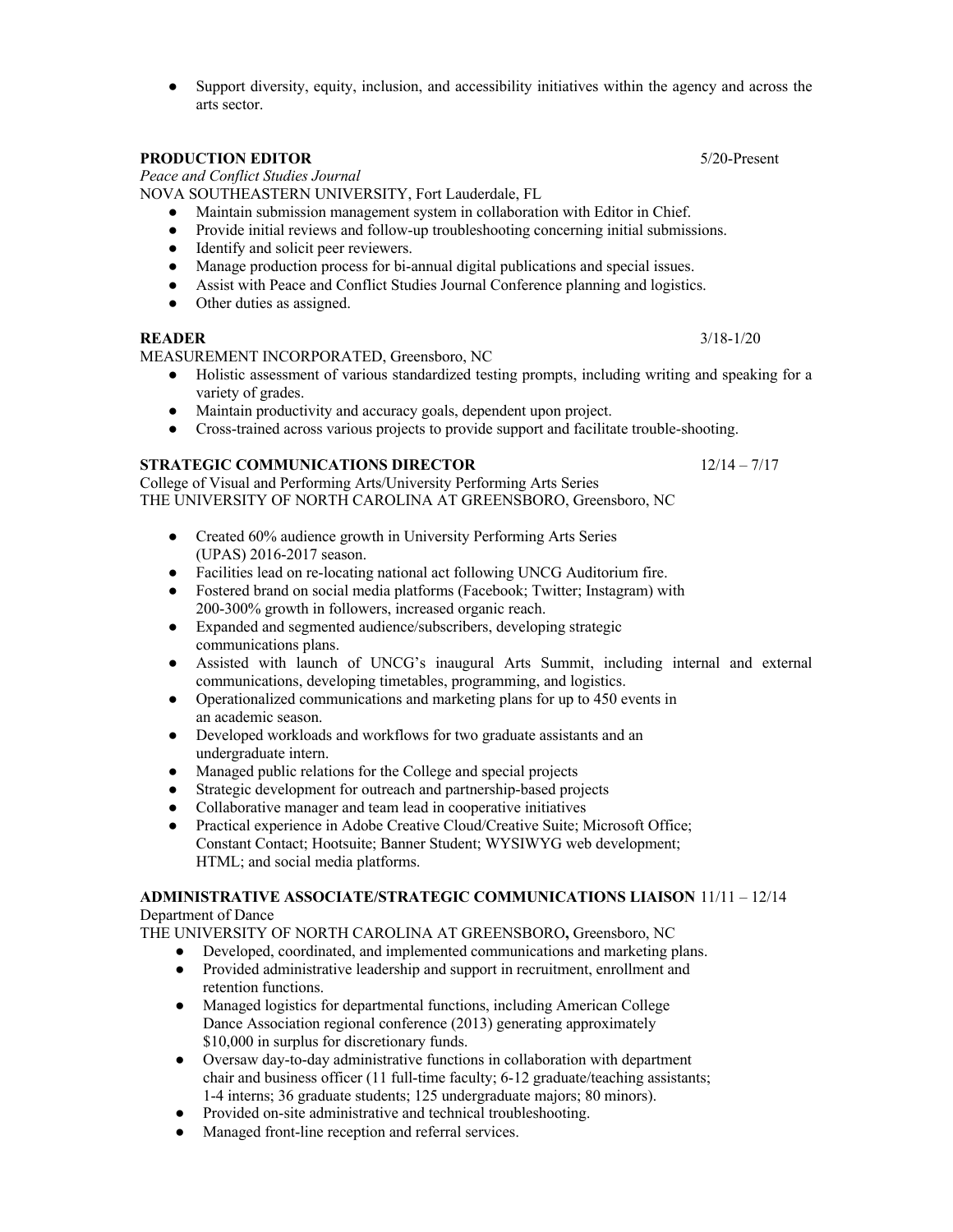| EXPERIMENT IN SELF-RELIANCE, Winston Salem, NC                                                                                                                                                                                                                                                                                                                                            |                 |
|-------------------------------------------------------------------------------------------------------------------------------------------------------------------------------------------------------------------------------------------------------------------------------------------------------------------------------------------------------------------------------------------|-----------------|
| Oversaw 2-4 sites (approximately 1200 returns per season), managing client<br>$\bullet$<br>intake, volunteer tax preparers (2-10 per site) and hosting partners.<br>Reviewed prepared tax returns for accuracy.<br>$\bullet$<br>Provided financial education and service referrals for clients.<br>$\bullet$<br>Provided on-site administrative support and troubleshooting.<br>$\bullet$ |                 |
| PROGRAM FACILITATOR<br>NATIONAL CONFERENCE FOR COMMUNITY & JUSTICE, Greensboro, NC<br>Facilitated social justice education for 20-40 middle schoolers as part<br>$\bullet$<br>of Anytown Day programs.<br>Developed collaborative programming with multiple facilitators.<br>$\bullet$<br>Recruited for AnyTown residential summer programming.<br>$\bullet$                              | $1/11 - 11/11$  |
| THEATRE ARTIST/PRACTITIONER<br><b>ACTOR AGUIAR, Triad/Triangle, NC</b><br>Member of Actors' Equity Association, professional union<br>$\bullet$<br>$\mathbf{W}$ and $\mathbf{W}$ and $\mathbf{W}$ and $\mathbf{W}$ and $\mathbf{W}$ and $\mathbf{W}$ and $\mathbf{W}$ and $\mathbf{W}$                                                                                                    | $6/07$ —Present |

- Work as performer, director and choreographer in partnership with local and regional theatre companies.
- Maintain positive and constructive working relationships.
- Manage personal business functions including budgeting, cash accounting and branding.
- Recognized in *Independent Weekly* (Raleigh, NC) for Outstanding Supporting Performance (2010).

# **PRODUCTION COORDINATOR/EDUCATIONAL CONSULTANT** 11/07—4/11

TOURING THEATRE OF NORTH CAROLINA, Greensboro, NC

- Worked collaboratively in hybrid (remote/face-to-face) team environment to manage from 3-6 touring productions per academic year.
- Managed rehearsal and production calendars; logistics; staffing.
- Oversaw project deadlines, grant compliance and follow-up with partner organizations.
- Actively engaged in human resource functions for salary and contract staff.
- Developed study guides aligned with state curricula for multiple scripts.

# TEACHING EXPERIENCE

# **THEATRE/SPEECH & DEBATE TEACHER** 1/20 - 3/21

SOUTHWEST GUILFORD HIGH SCHOOL, High Point, NC

- Developed curriculum for theatre arts and speech and debate, blending experiential and Montessori approaches, centering student interest and ability;
- Arts department lead (2020-2022);
- Faculty sponsor for Theater Club;
- Provide direct intervention and mediation in disciplinary situations;
- Facilities management and technical direction;
- Transitioned to e-learning environment;
- Social justice and racial equity curriculum development.

# **TEACHING ASSISTANT** Winter 2020

NOVA SOUTHEASTERN UNIVERSITY

- Assisted in SHSS 6620: Academic Writing with Assistant Professor Bertha Amisi;
- Developed co-curricular workshops focused on technical writing skills;
- Offered one-on-one developmental coaching and consultations;
- Guest lecture on developmental approaches to technical writing.
- Worked with Canvas LMS, GoToTraining and Zoom.

# **TEACHING ASSISTANT** Fall 2019

NOVA SOUTHEASTERN UNIVERSITY

**VOLUNTEER INCOME TAX ASSISTANCE (VITA) SITE COORDINATOR** 12/10-4/11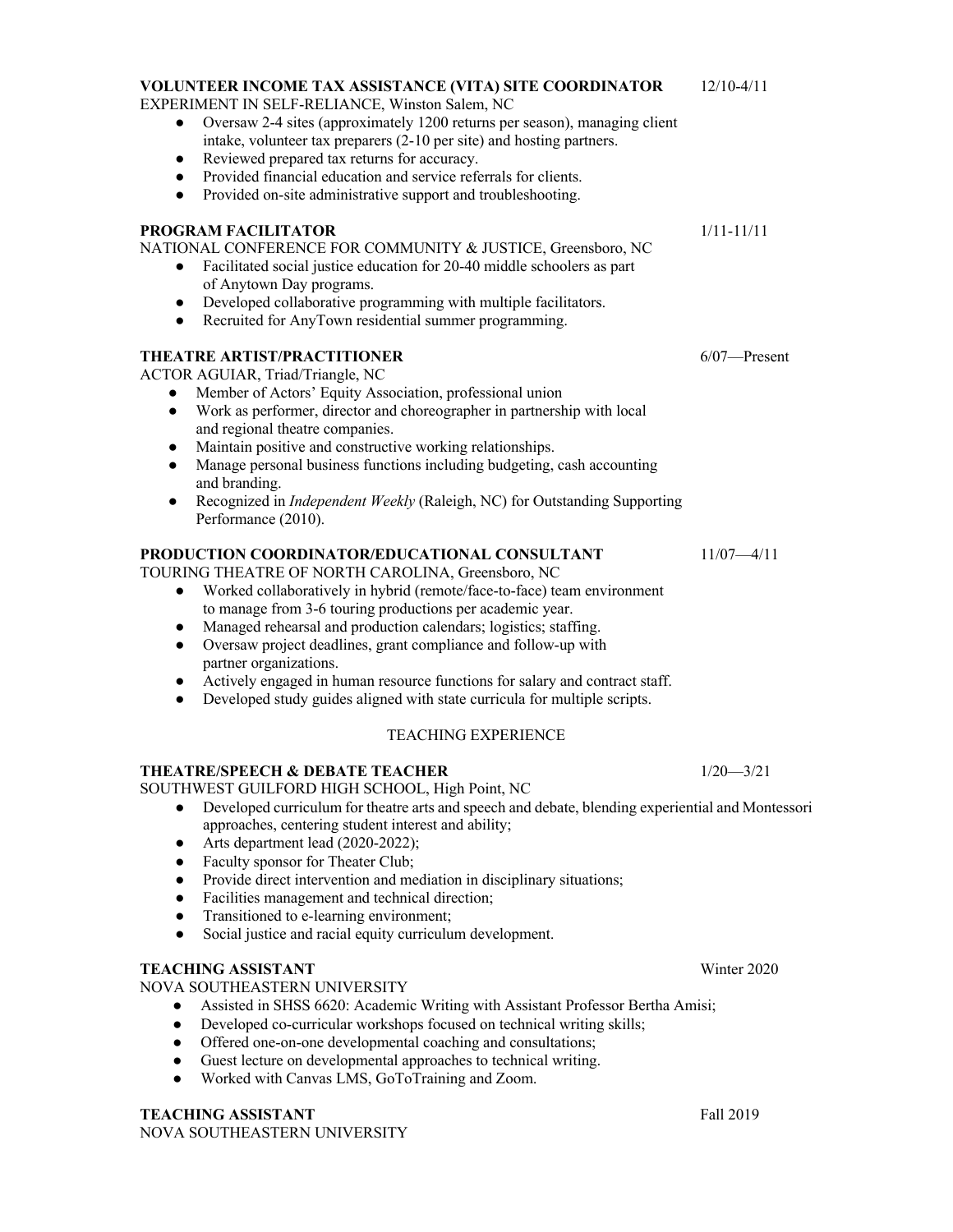- Assisted in CARD 5040 Communication Dynamics in Dispute Resolution: The Human Factor with Associate Professor Robin Cooper:
- Assessed bi-weekly discussion posts;
- Assisted with synchronous online sessions;
- Worked with Canvas and GoToTraining.

# **ADJUNCT LECTURER** AY 2017-2018

## THE UNIVERSITY OF NORTH CAROLINA AT GREENSBORO

- Course instructor for PCS 205: Violence in Modern Society (residential); PCS 309: Conflict and Culture (asynchronous online; teaching modules)
- Prepared residential learning experiences for face-to-face instruction, including traditional lecture, experiential education and critical analysis
- Maintained and managed Canvas learning management system (both courses)
- Performed aligned administrative functions in executing syllabi
- Facilitate individualized student learning

# **TEACHING ASSISTANT** Fall 2016

# THE UNIVERSITY OF NORTH CAROLINA AT GREENSBORO

- Assisted Elizabeth Lackey, PhD; PCS 309: Conflict and Culture.
- Maintained and managed Canvas learning environment.
- Collaboratively developed weekly course work and activities.

# **TEACHING ASSISTANT/COUNSELOR (THEATRE)** Summer 2004

NORTH CAROLINA GOVERNOR'S SCHOOL, Raleigh, NC

- Supervised 24 male students in residence, focusing on community building and sustainable relationships.
- Collaborated with lead teachers to create successful educational programming.
- Created and maintained streamlined systems for human resource management.
- Served as resource for referrals and troubleshooting.

# **THEATRE/ENGLISH/CREATIVE WRITING TEACHER** 9/01—6/07

SOUTHWEST GUILFORD HIGH SCHOOL, High Point, NC

- Developed curriculum for theatre arts, creative writing and multicultural literature.
- Led award-winning theatre program in North Carolina (2004-2007).
- Increased program enrollments in theatre arts and creative writing.
- Faculty sponsor for Beta Club, Drama Club, Gay-Straight Alliance and Literary Magazine.
- Served as senior project advisor for multiple students.
- Provided direct intervention and mediation in disciplinary situations.
- Served as facilities manager for performance space.
- Developed constructive, meaningful relationships with students.

# PUBLICATIONS

**Aguiar, J.** (Forthcoming). [Review of the book *A two-spirit journey: The autobiography of a lesbian Ojibwa-Cree elder* by M. Chacaby and M.L. Plummer]. *Storytelling, Self, Society: An Interdisciplinary Journal of Storytelling Studies.*

**Aguiar, J.** (2020). [Review of the book *Exploring Betty A. Reardon's perspective on peace education: Looking back, looking forward* edited by D. T. Snauwaert]. *Journal of Peace Education,* pp. 1-2. https://doi.org/10.1080/17400201.2020.1847975

**Aguiar, J.** (2020). Applied theatre and peacebuilding*. Journal for Peacebuilding and Development 15*(1), 45-60. https://doi.org/10.1177/1542316619866419

**Aguiar, J.** (2018). [Review of the book *Peace education in a conflict-affected society: An ethnographic journey* edited by M. Zembylas, C. Charalambous, & P. Charalambous]. *Journal for Peace and Justice Studies*, pp. 114-117.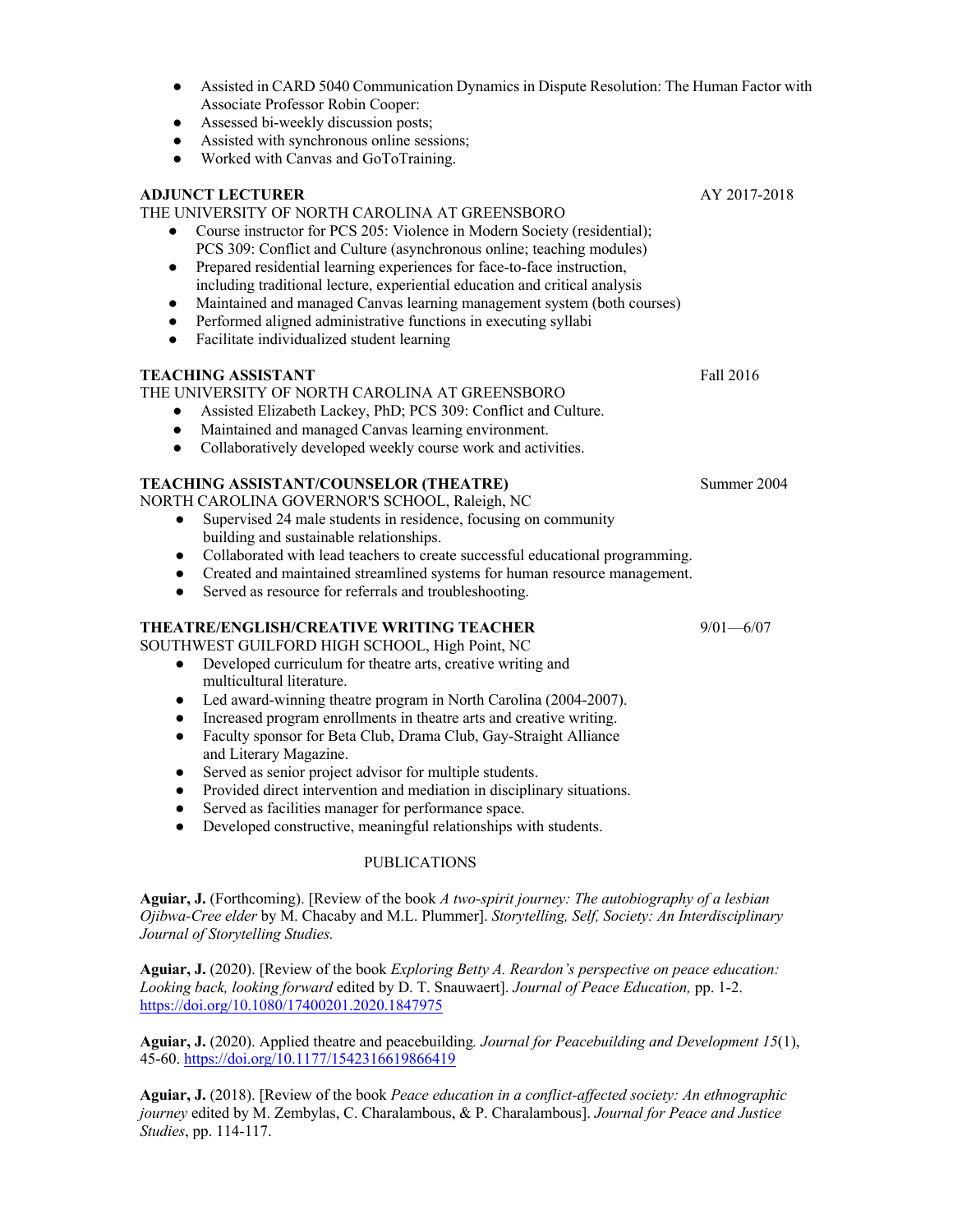**Aguiar, J.** (2017). [Review of the book *Teaching peace through popular culture* edited by L. Finley, J. Connors, & B. Wien]. *Teachers College Record*, Date Published: October 3, 2017, http://www.tcrecord.org ID Number: 22181

**Aguiar, J.** (2017). [Review of the book *Telling stories to change the world: Global voices on the power of narrative to build community and make social justice claims* edited by R. Solinger, M. Fox, & K. Irani]. *Peace and Change*, *42*, pp. 589–591. **https://doi.org/10.1111/pech.12262**

Reimer, L., Schmitz, C., Janke, E., Strahl, b. & Matyók, T. (2015). *Transformative change: An introduction to peace and conflict studies,* **pp. 183-185**. Lexington Books.

**Aguiar, J.** (2014). [Review of the book *Integrated education in conflicted societies* edited by C. McGlynn, M. Zembylas, & Zvi Bekerman]. *Teachers College Record*, Date Published: July 11, 2014. http://www.tcrecord.org ID Number: 17598

**Aguiar, J.,** & Reimer, L. (2014). [Review of the book *Alaska native education: Views from within* edited by R. Barnhardt & A.O. Kawagley]. *Teachers College Record*, Date Published: March 23, 2014. http://www.tcrecord.org ID Number: 17473

### PRESENTATIONS, PROCEEDINGS & PAPERS

**Aguiar, J.** (2021, April). *Grants and Public Funding: An Overview for Theatre Practitioners.* A presentation for undergraduate seniors focused on contextualizing public funding in the arts through historical and comparative analysis of the U.S. nonprofit sector and publicly funded arts across the globe. THR 439: Professional Theatre Audition Techniques. The University of North Carolina at Greensboro.

**Aguiar, J.,** Lilyea, B., & Poppa, K. (2021, January). *Dialogic Conversations in Qualitative Research Education: A Co-Constructed Learning Case.* Exploring the practical application as well as the personal experiences and discoveries that were designed into and emerged from a series of dialogic interactions in multiple online university courses. Panel session, The Qualitative Report 12<sup>th</sup> Annual Conference. Virtual.

**Aguiar. J.** (2017, October). *Telling Stories…Playing at the Intersection of Theory: Engaging the Interdisciplinary.* Integrating pedagogy of the oppressed, Theatre of the Oppressed and Judith Butler's performativity in building sustainable peace in communities. Workshop presented at  $2<sup>nd</sup>$  International Peace and Conflict Studies Graduate Conference, Winnipeg, MB, CA.

**Aguiar, J**., Egerton, C. and Unger, A. (2017, October). *Creativity in Peacebuilding*. Roundtable discussion of arts-based praxis and methodologies in peacebuilding efforts. Presented at 2<sup>nd</sup> International Peace and Conflict Studies Graduate Conference, Winnipeg, MB, CA.

**Aguiar, J**. (2017, September). *School of Health and Human Sciences Donor Celebration*. Participated in HHS gallery walk, presenting various aspects of inter-professional research as related to arts & wellness.

**Aguiar, J.** (2016). *Applied Theatre in Training Peace Practitioners*. PCS 690: Colloquium/Thesis. The University of North Carolina at Greensboro, Greensboro, NC.

**Aguiar, J.** (2016, October). *Storytelling and Telling Story: Constructing Narrative and Performativity in Peace and Conflict Studies (PACS)*. Workshop presented at the inaugural International Peace and Conflict Studies Graduate Conference, Winnipeg, MB, CA.

**Aguiar. J.** (2015) *Arts Marketing: A Conflict-based Approach Literature Review.* Peace and Conflict Studies 609: Community Engaged Research. The University of North Carolina at Greensboro, Greensboro, North Carolina.

**Aguiar, J.** (2014). *Bringing Forth Hidden Narrative: Storytelling in Peace and Conflict Studies.* Peace and Conflict Studies 600: Fundamentals of Conflict Transformation and Peace Studies. The University of North Carolina at Greensboro, Greensboro, North Carolina.

HONORS & AWARDS